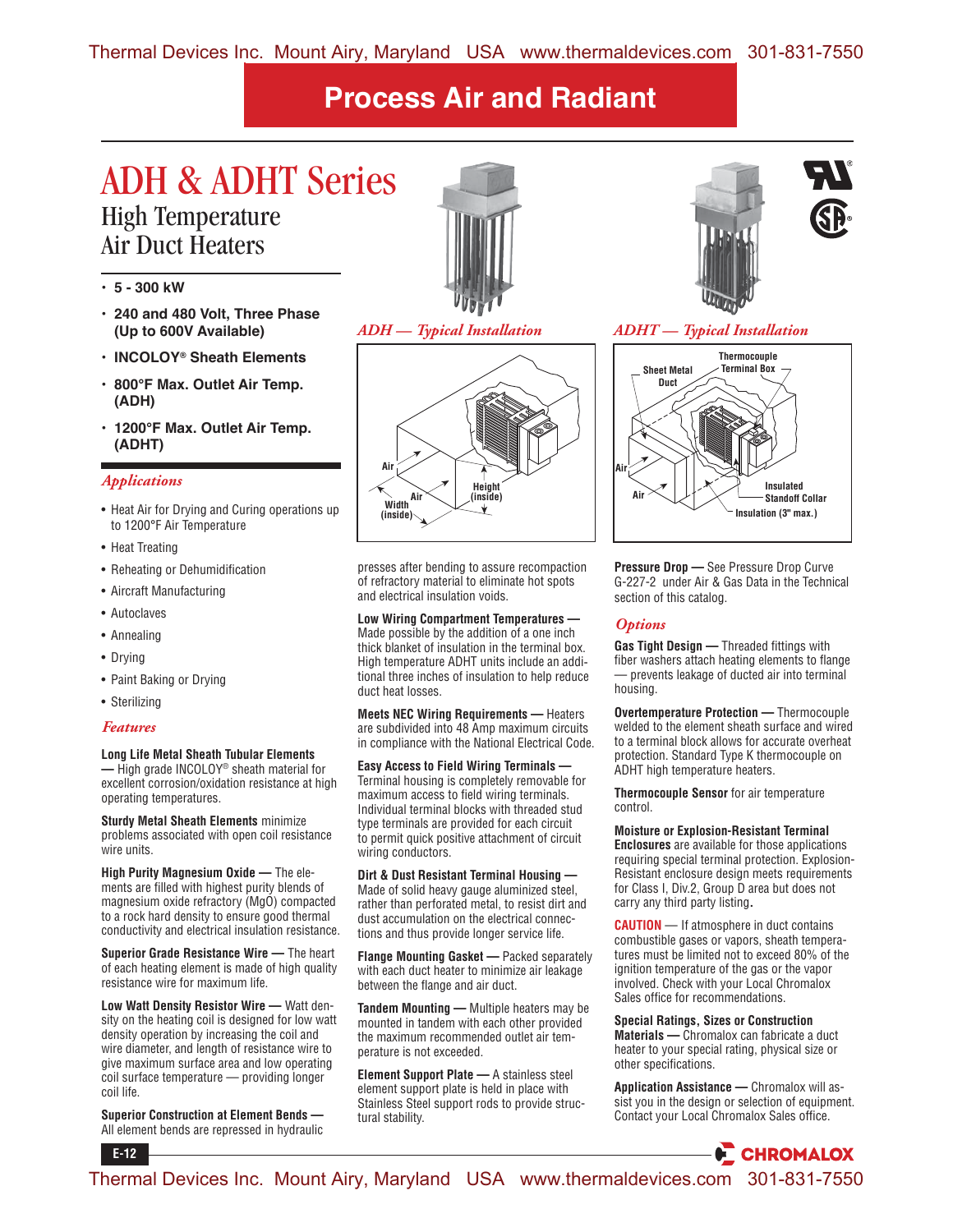# ADH & ADHT Series

High Temperature Air Duct Heaters *(cont'd.)*

*ADH - Dimensions (Inches) (See Dimensional Table)*



### *Dimensional Table ADH / ADHT*

#### **Cat. No. | Cat. No. | kW<br>ADH-005 | ADHT-005 | 5 No. Elem. Dimensions (In.) A B C DE H K L M** ADH-005 | ADHT-005 | 5 | 3 | 5-5/8 | 20-3/8 | 28-1/8 | 4 | 1/4 | 2-1/2 | 3-1/2 | 11-1/8 | 9-1/2 ADH-010 | ADHT-010 | 10 | 6 | 7-5/8 | 20-3/8 | 28-1/8 | 6 | 1/4 | 3-1/2 | 3-1/2 | 11-1/8 | 9-1/2 ADH-015 ADHT-015 15 9 9-5/8 20-3/8 28-1/8 8 1/4 3 3-1/2 11-1/8 9-1/2 ADH-020 ADHT-020 20 12 11-5/8 20-3/8 28-1/8 10 1/4 2-3/4 3-1/2 11-1/8 9-1/2 ADH-025 ADHT-025 25 15 13-5/8 20-3/8 28-1/8 12 1/4 3-1/4 3-1/2 11-1/8 9-1/2 ADH-030 ADHT-030 30 18 15-5/8 20-3/8 28-1/4 14 3/8 3-3/4 3-1/2 11-1/8 9-1/2 ADH-035 ADHT-035 35 21 17-5/8 20-3/8 28-1/4 16 3/8 4-1/4 3-1/2 11-1/8 9-1/2 ADH-040 ADHT-040 40 24 19-5/8 20-3/8 28-1/4 18 3/8 4-3/4 3-1/2 11-1/8 9-1/2 ADH-045 ADHT-045 45 27 21-5/8 20-3/8 28-1/4 20 3/8 5-1/4 3-1/2 11-1/8 9-1/2 ADH-050 ADHT-050 50 30 23-5/8 20-3/8 28-1/4 22 3/8 5-3/4 3-1/2 11-1/8 9-1/2 ADH-060 ADHT-060 60 36 27-5/8 20-3/8 28-1/4 26 3/8 4-1/2 3-1/2 11-1/8 9-1/2 ADH-070 ADHT-070 70 42 31-5/8 20-1/8 28-1/4 30 3/8 3-7/8 3-1/2 11-1/8 9-1/2 ADH-080 ADHT-080 80 48 35-5/8 20-3/8 28-1/4 34 3/8 4-3/8 3-1/2 11-1/8 9-1/2 ADH-090 ADHT-090 90 54 39-5/8 20-3/8 28-1/4 38 3/8 4-7/8 3-1/2 11-1/8 9-1/2 ADH-100 ADHT-100 100 60 43-5/8 20-3/8 28-1/4 42 3/8 5-3/8 3-1/2 11-1/8 9-1/2 – ADHT-120 120 48 35-5/8 35 42-7/8 26 3/8 4-1/2 3-1/2 11-1/8 9-1/2 ADH-126 – 126 42 31-5/8 35 42-7/8 30 3/8 3-7/8 3-1/2 11-1/8 9-1/2 ADH-144 – 144 48 35-5/8 35 42-7/8 34 3/8 4-3/8 3-1/2 11-1/8 9-1/2 – ADHT-160 160 48 35-5/8 35 42-7/8 34 3/8 4-3/8 3-1/2 11-1/8 9-1/2 ADH-162 – 162 54 39-5/8 35 42-7/8 38 3/8 4-7/8 3-1/2 11-1/8 9-1/2 – | ADHT-180 | 180 | 54 | 39-5/8 | 35 | 42-7/8 | 38 | 3/8 | 4-7/8 | 3-1/2 | 11-1/8 | 9-1/2 ADH-216 – 216 72 27-5/8 35 42-7/8 26 3/8 4-1/2 3-7/8 20 18-3/8 – ADHT-240 240 72 27-5/8 35 42-7/8 26 3/8 4-1/2 3-7/8 20 18-3/8 ADH-270 | – | 270 | 90 | 33-5/8 | 35 | 42-7/8 | 32 | 3/8 | 5-1/2 | 3-7/8 | 20 | 18-3/8 – ADHT-300 300 90 33-5/8 35 42-7/8 32 3/8 5-1/2 3-7/8 20 18-3/8

All Heaters can be mounted in any position; top, side or bottom entry. In high ambient temperature operations, least corrosive action and least oxidation to the terminals will occur if heaters are mounted with terminals in the coolest possible ambient, usually on bottom or side of duct. Mimumum duct size is A or L dimension plus 3/8" and B dimension plus 1-5/8", and 3" for insulation housing.

For selecting the proper control panel for use with the ADH and ADHT duct heaters, the number of circuits is of crucial importance. The Electrical table, at right, should be used for the purpose of determining the number of circuits in the panel.

**Field Wiring —** Refer to Graph ADHTB Terminal Box Temperature field wiring selection guide in the technical section of this catalog (Section I).

Gas tight construction should be considered if the gas pressure in the duct is at a higher relative pressure than in the terminal box which is at room air pressure. Refer to ADH/ADHT terminal box temperature and field wiring selection guide showing the temperature in the terminal box at various gas outlet temperatures. This guide is graph ADHTB located in the Air and Gas Heating section in the technical pages in the back of the catalog.

| <b>Electrical Table for ADH and ADHT Duct heaters</b><br><b>Number of Circuits</b> |                |                         |                |                         |                |  |  |  |  |  |
|------------------------------------------------------------------------------------|----------------|-------------------------|----------------|-------------------------|----------------|--|--|--|--|--|
| <b>KW</b>                                                                          | No. Elements   | 240V 1Ph                | 240V 3 Ph      | 480V 1 Ph 480V 3 Ph     |                |  |  |  |  |  |
| 5                                                                                  | 3              | 1                       | 1              |                         |                |  |  |  |  |  |
| 10                                                                                 | $\overline{6}$ | 1                       | 1              | 1                       |                |  |  |  |  |  |
| 15                                                                                 | 9              | 3                       | 1              | 1                       | 1              |  |  |  |  |  |
| 20                                                                                 | 12             | $\overline{2}$          | $\overline{2}$ | 1                       | 1              |  |  |  |  |  |
| 25                                                                                 | 15             | 3                       | $\overline{2}$ | $\overline{2}$          | 1              |  |  |  |  |  |
| 30                                                                                 | 18             | 3                       | $\overline{2}$ | 3                       | 1              |  |  |  |  |  |
| 35                                                                                 | 21             | $\overline{\mathsf{x}}$ | 3              | $\overline{2}$          | 1              |  |  |  |  |  |
| 40                                                                                 | 24             | Χ                       | 3              | $\overline{2}$          | $\overline{2}$ |  |  |  |  |  |
| 45                                                                                 | 27             | Χ                       | 3              | 3                       | $\overline{2}$ |  |  |  |  |  |
| 50                                                                                 | 30             | Χ                       | 5              | 3                       | $\overline{c}$ |  |  |  |  |  |
| 60                                                                                 | 36             | Χ                       | Χ              | Χ                       | $\overline{2}$ |  |  |  |  |  |
| 70                                                                                 | 42             | $\overline{\mathsf{x}}$ | Χ              | $\overline{\mathsf{x}}$ | $\overline{4}$ |  |  |  |  |  |
| 80                                                                                 | 48             | Χ                       | Χ              | Χ                       | 4              |  |  |  |  |  |
| 90                                                                                 | 54             | Χ                       | Χ              | Χ                       | 5              |  |  |  |  |  |
| 100                                                                                | 60             | X                       | Χ              | X                       | 5              |  |  |  |  |  |
| 120                                                                                | 36             | Χ                       | Χ              | Χ                       | 4              |  |  |  |  |  |
| 126                                                                                | 42             | χ                       | Χ              | Χ                       | 4              |  |  |  |  |  |
| 144                                                                                | 48             | Χ                       | Χ              | Χ                       | 4              |  |  |  |  |  |
| 160                                                                                | 48             | Χ                       | Χ              | Χ                       | 8              |  |  |  |  |  |
| 162                                                                                | 54             | X                       | X              | X                       | 6              |  |  |  |  |  |
| 180                                                                                | 54             | Χ                       | Χ              | Χ                       | 6              |  |  |  |  |  |
| 216                                                                                | 72             | χ                       | Χ              | Χ                       | 6              |  |  |  |  |  |
| 240                                                                                | 72             | Χ                       | Χ              | Χ                       | 8              |  |  |  |  |  |
| 270                                                                                | 90             | χ                       | Χ              | Χ                       | 8              |  |  |  |  |  |
| 300                                                                                | 90             | Χ                       | Χ              | Χ                       | 10             |  |  |  |  |  |

### *ADHT - Dimensions (Inches) (See Dimensional Table)*



All standard circuits are maximum of 48 Amps For other # of circuits/amps per circuit consult factory X denotes not standard

**E-13**

**E** CHROMALOX

Thermal Devices Inc. Mount Airy, Maryland USA www.thermaldevices.com 301-831-7550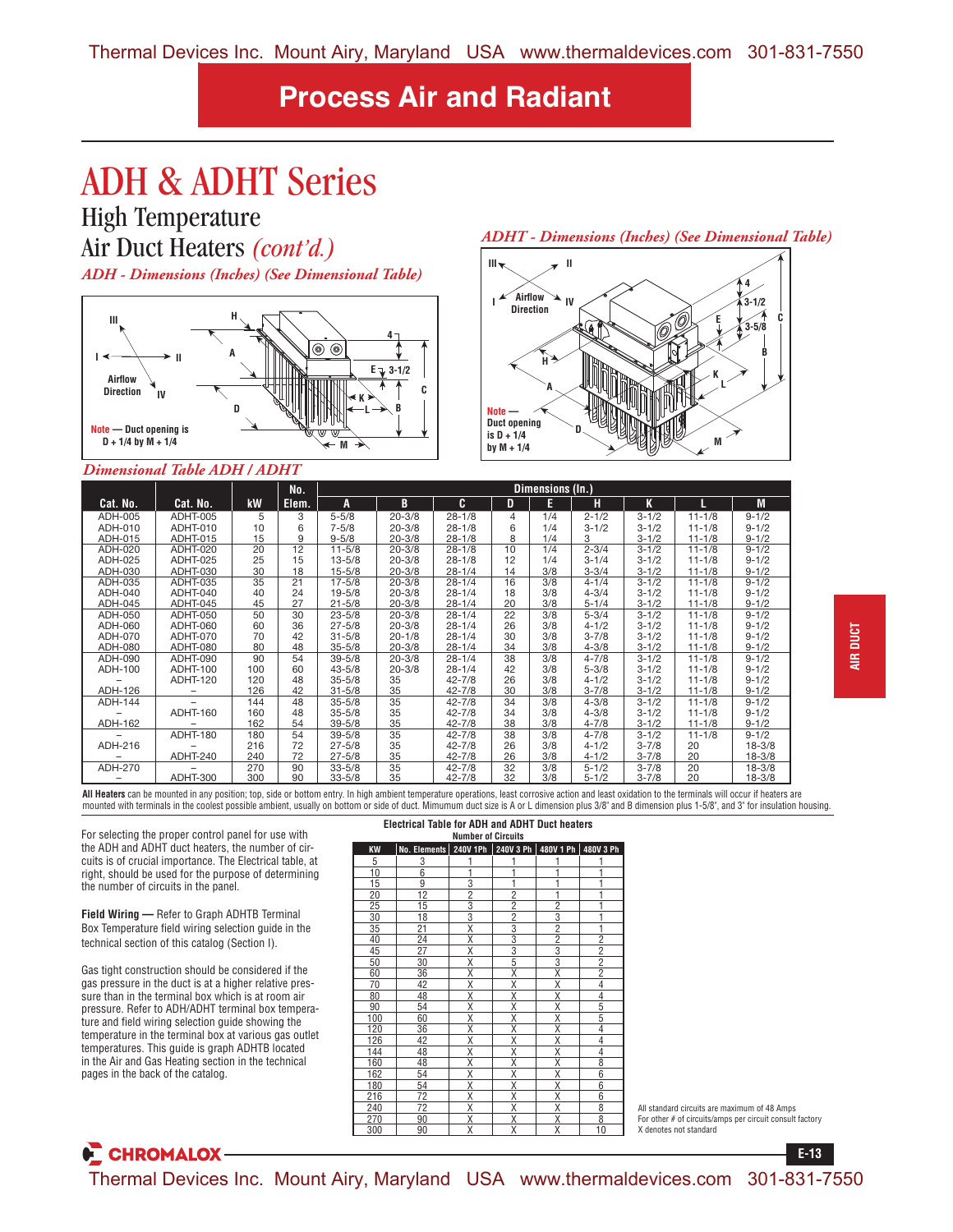### ADH High Temperature Air Duct Heaters

- **5 270 kW**
- **240 and 480 Volt, Three Phase (Up to 600V Available)**
- **INCOLOY® Sheath Elements**
- **30 W/In2**

**• 800°F Max. Outlet Air Temp.**

#### *Construction*

**Rugged Construction Elements —** Sturdy 0.475" diameter INCOLOY® sheath tubular elements are mounted to a heavy 1/4 or 3/8" thick steel flange. Element fasteners allow for easy replacement.

**Corrosion-Resistant Terminal Enclosure —** The element terminal enclosure is made of 16 gauge high-temperature, corrosion-resistant steel and includes 1" thick high-temperature insulation to minimize temperatures in the wiring area.

**Wiring Box —** The 16 gauge wiring box encloses individual terminal blocks for each circuit. Threaded stud type terminals are provided to permit quick positive attachment of circuit wiring conductors.

#### *Mounting*

**All Heaters** can be mounted in any position; top, side or bottom entry. In high ambient temperature operations, least corrosive action and least oxidation to the terminals will occur if heaters are mounted with terminals in the coolest possible ambient, usually on bottom or side of duct. Minimum duct size is A or L dimension plus 3/8" and B dimension plus 1-5/8".

#### *Application & Selection Guidelines*

**Maximum Work Temperatures —** Type ADH heaters can generally be used at the following maximum temperatures, provided the minimum air velocity is maintained uniformly through the heater.

| <b>Air Velocity</b><br>(Ft./Sec.) | Max. Outlet Air Temp. (°F). |
|-----------------------------------|-----------------------------|
| 4 - 36                            | RNN                         |

**Note** — Maximum temperatures are based on 30 W/In2 . If elements have a lower watt density, work temperature may be increased; if watt density is higher, work temperature should be lower.

**Note** — An airflow type switch or other device is recommended to protect against loss of airflow.

**Note** — See Allowable Watt Density & Heater Selection Graphs in the Technical section of this catalog.

|                       | <b>Basic Model</b>                                                                                 |            |           |                 | <b>Includes Thermocouple</b> |           |                 | <b>Includes Gas Tight Fittings</b> |           | Includes Thermocouple & Ftgs. |            |                |
|-----------------------|----------------------------------------------------------------------------------------------------|------------|-----------|-----------------|------------------------------|-----------|-----------------|------------------------------------|-----------|-------------------------------|------------|----------------|
| <b>Volts KW Phase</b> | Model                                                                                              | <b>PCN</b> | <b>SS</b> | Model           | <b>PCN</b>                   | <b>SS</b> | Model           | <b>PCN</b>                         | <b>SS</b> | Model                         | <b>PCN</b> | SS             |
| 240V 5KW 1PH          | ADH-005                                                                                            | 210673     | <b>NS</b> | <b>ADH-005T</b> | 214770                       | <b>NS</b> | ADH-005F        | 215212                             | <b>NS</b> | ADH-005FT                     | 215634     | <b>NS</b>      |
| 240V 5KW 3PH          | ADH-005                                                                                            | 210681     | <b>NS</b> | ADH-005T        | 214789                       | <b>NS</b> | ADH-005F        | 215220                             | <b>NS</b> | ADH-005FT                     | 215642     | <b>NS</b>      |
| 480V 5KW 1PH          | ADH-005                                                                                            | 210690     | <b>NS</b> | <b>ADH-005T</b> | 214797                       | <b>NS</b> | ADH-005F        | 215239                             | <b>NS</b> | ADH-005FT                     | 215650     | <b>NS</b>      |
| 480V 5KW 3PH          | ADH-005                                                                                            | 210016     | <b>NS</b> | <b>ADH-005T</b> | 214800                       | <b>NS</b> | <b>ADH-005F</b> | 215247                             | <b>NS</b> | ADH-005FT                     | 215669     | <b>NS</b>      |
| 240V 10KW 1PH         | ADH-010                                                                                            | 210702     | <b>NS</b> | ADH-010T        | 214818                       | <b>NS</b> | ADH-010F        | 215255                             | <b>NS</b> | ADH-010FT                     | 215677     | <b>NS</b>      |
| 240V 10KW 3PH         | ADH-010                                                                                            | 210710     | <b>NS</b> | <b>ADH-010T</b> | 214826                       | <b>NS</b> | ADH-010F        | 215263                             | <b>NS</b> | ADH-010FT                     | 215685     | <b>NS</b>      |
| 480V 10KW 1PH         | ADH-010                                                                                            | 210729     | <b>NS</b> | <b>ADH-010T</b> | 214834                       | <b>NS</b> | ADH-010F        | 215271                             | <b>NS</b> | ADH-010FT                     | 215693     | <b>NS</b>      |
| 480V 10KW 3PH         | <b>ADH-010</b>                                                                                     | 210024     | s         | <b>ADH-010T</b> | 214842                       | <b>NS</b> | ADH-010F        | 215280                             | <b>NS</b> | ADH-010FT                     | 215706     | <b>NS</b>      |
| 240V 15KW 1PH         | ADH-015                                                                                            | 210737     | <b>NS</b> | <b>ADH-015T</b> | 214850                       | <b>NS</b> | ADH-015F        | 215298                             | <b>NS</b> | ADH-015FT                     | 215714     | <b>NS</b>      |
| 240V 15KW 3PH         | ADH-015                                                                                            | 210745     | <b>NS</b> | <b>ADH-015T</b> | 214869                       | <b>NS</b> | ADH-015F        | 215300                             | <b>NS</b> | ADH-015FT                     | 215722     | <b>NS</b>      |
| 480V 15KW 1PH         | ADH-015                                                                                            | 210753     | <b>NS</b> | <b>ADH-015T</b> | 214877                       | <b>NS</b> | ADH-015F        | 215319                             | <b>NS</b> | ADH-015FT                     | 215730     | <b>NS</b>      |
| 480V 15KW 3PH         | <b>ADH-015</b>                                                                                     | 210032     | s         | <b>ADH-015T</b> | 214885                       | <b>NS</b> | ADH-015F        | 215327                             | <b>NS</b> | ADH-015FT                     | 215749     | <b>NS</b>      |
| 240V 20KW 1PH         | ADH-020                                                                                            | 210761     | <b>NS</b> | ADH-020T        | 214893                       | <b>NS</b> | ADH-020F        | 215335                             | <b>NS</b> | ADH-020FT                     | 215757     | <b>NS</b>      |
| 240V 20KW 3PH         | ADH-020                                                                                            | 210788     | <b>NS</b> | ADH-020T        | 214906                       | <b>NS</b> | ADH-020F        | 215343                             | <b>NS</b> | ADH-020FT                     | 215765     | <b>NS</b>      |
| 480V 20KW 1PH         | ADH-020                                                                                            | 210796     | <b>NS</b> | ADH-020T        | 214914                       | <b>NS</b> | ADH-020F        | 215351                             | <b>NS</b> | ADH-020FT                     | 215773     | N <sub>S</sub> |
| 480V 20KW 3PH         | <b>ADH-020</b>                                                                                     | 210040     | s         | <b>ADH-020T</b> | 214922                       | <b>NS</b> | ADH-020F        | 215360                             | <b>NS</b> | ADH-020FT                     | 215781     | <b>NS</b>      |
| 240V 25KW 1PH         | <b>ADH-025</b>                                                                                     | 210809     | s         | ADH-025T        | 214930                       | <b>NS</b> | ADH-025F        | 215378                             | <b>NS</b> | ADH-025FT                     | 215790     | <b>NS</b>      |
| 240V 25KW 3PH         | <b>ADH-025</b>                                                                                     | 210817     | <b>NS</b> | <b>ADH-025T</b> | 214949                       | <b>NS</b> | ADH-025F        | 215386                             | <b>NS</b> | ADH-025FT                     | 215802     | <b>NS</b>      |
| 480V 25KW 1PH         | ADH-025                                                                                            | 210825     | <b>NS</b> | <b>ADH-025T</b> | 214957                       | <b>NS</b> | ADH-025F        | 215394                             | <b>NS</b> | ADH-025FT                     | 215810     | <b>NS</b>      |
| 480V 25KW 3PH         | ADH-025                                                                                            | 210059     | <b>NS</b> | <b>ADH-025T</b> | 214965                       | <b>NS</b> | ADH-025F        | 215407                             | <b>NS</b> | ADH-025FT                     | 215829     | <b>NS</b>      |
| 240V 30KW 1PH         | ADH-030                                                                                            | 210833     | <b>NS</b> | <b>ADH-030T</b> | 214973                       | <b>NS</b> | ADH-030F        | 215415                             | <b>NS</b> | ADH-030FT                     | 215837     | <b>NS</b>      |
| 240V 30KW 3PH         | ADH-030                                                                                            | 210841     | <b>NS</b> | <b>ADH-030T</b> | 214981                       | <b>NS</b> | ADH-030F        | 215423                             | <b>NS</b> | ADH-030FT                     | 215845     | <b>NS</b>      |
| 480V 30KW 1PH         | ADH-030                                                                                            | 210850     | <b>NS</b> | <b>ADH-030T</b> | 214990                       | <b>NS</b> | ADH-030F        | 215431                             | <b>NS</b> | ADH-030FT                     | 215855     | <b>NS</b>      |
| 480V 30KW 3PH         | ADH-030                                                                                            | 210067     | <b>NS</b> | ADH-030T        | 215001                       | <b>NS</b> | ADH-030F        | 215440                             | <b>NS</b> | ADH-030FT                     | 215861     | <b>NS</b>      |
| 240V 35KW 3PH         | ADH-035                                                                                            | 210868     | <b>NS</b> | ADH-035T        | 215036                       | <b>NS</b> | <b>ADH-035F</b> | 215458                             | <b>NS</b> | ADH-035FT                     | 215870     | <b>NS</b>      |
| 480V 35KW 1PH         | ADH-035                                                                                            | 210876     | <b>NS</b> | <b>ADH-035T</b> | 215044                       | <b>NS</b> | ADH-035F        | 215466                             | <b>NS</b> | ADH-035FT                     | 215888     | NS             |
| 480V 35KW 3PH         | ADH-035                                                                                            | 210075     | <b>NS</b> | <b>ADH-035T</b> | 215052                       | <b>NS</b> | ADH-035F        | 215474                             | <b>NS</b> | ADH-035FT                     | 215896     | <b>NS</b>      |
| 240V 40KW 3PH         | ADH-040                                                                                            | 210884     | <b>NS</b> | ADH-040T        | 215060                       | <b>NS</b> | ADH-040F        | 215482                             | <b>NS</b> | ADH-040FT                     | 215909     | <b>NS</b>      |
| 480V 40KW 1PH         | ADH-040                                                                                            | 210892     | <b>NS</b> | ADH-040T        | 215079                       | <b>NS</b> | ADH-040F        | 215490                             | <b>NS</b> | ADH-040FT                     | 215917     | <b>NS</b>      |
| 480V 40KW 3PH         | ADH-040                                                                                            | 210083     | <b>NS</b> | ADH-040T        | 215087                       | <b>NS</b> | ADH-040F        | 215503                             | <b>NS</b> | ADH-040FT                     | 215925     | <b>NS</b>      |
| 240V 45KW 3PH         | ADH-045                                                                                            | 210905     | <b>NS</b> | ADH-045T        | 215095                       | <b>NS</b> | ADH-045F        | 215511                             | <b>NS</b> | ADH-045FT                     | 215933     | <b>NS</b>      |
| 480V 45KW 1PH         | ADH-045                                                                                            | 210913     | <b>NS</b> | ADH-045T        | 215108                       | <b>NS</b> | ADH-045F        | 215520                             | <b>NS</b> | ADH-045FT                     | 215941     | <b>NS</b>      |
| 480V 45KW 3PH         | ADH-045                                                                                            | 210091     | <b>NS</b> | ADH-045T        | 215116                       | <b>NS</b> | ADH-045F        | 215538                             | <b>NS</b> | ADH-045FT                     | 215950     | <b>NS</b>      |
| 240V 50KW 3PH         | ADH-050                                                                                            | 210921     | <b>NS</b> | ADH-050T        | 215124                       | <b>NS</b> | ADH-050F        | 215546                             | <b>NS</b> | ADH-050FT                     | 215968     | <b>NS</b>      |
| 480V 50KW 1PH         | ADH-050                                                                                            | 210930     | <b>NS</b> | ADH-050T        | 215132                       | <b>NS</b> | ADH-050F        | 215554                             | <b>NS</b> | ADH-050FT                     | 215976     | <b>NS</b>      |
| 480V 50KW 3PH         | ADH-050                                                                                            | 210104     | <b>NS</b> | ADH-050T        | 215140                       | <b>NS</b> | ADH-050F        | 215562                             | <b>NS</b> | ADH-050FT                     | 215984     | N <sub>S</sub> |
| 480V 60KW 3PH         | ADH-060                                                                                            | 210112     | <b>NS</b> | ADH-060T        | 215159                       | <b>NS</b> | ADH-060F        | 215570                             | <b>NS</b> | ADH-060FT                     | 215992     | <b>NS</b>      |
| 480V 70KW 3PH         | ADH-070                                                                                            | 210948     | <b>NS</b> | <b>ADH-070T</b> | 215167                       | <b>NS</b> | ADH-070F        | 215589                             | <b>NS</b> | ADH-070FT                     | 216004     | <b>NS</b>      |
| 480V 80KW 3PH         | ADH-080                                                                                            | 210120     | <b>NS</b> | ADH-080T        | 215175                       | <b>NS</b> | ADH-080F        | 215597                             | <b>NS</b> | ADH-080FT                     | 216100     | <b>NS</b>      |
| 480V 90KW 3PH         | ADH-090                                                                                            | 210139     | <b>NS</b> | ADH-090T        | 215183                       | <b>NS</b> | ADH-090F        | 215600                             | <b>NS</b> | ADH-090FT                     | 216119     | <b>NS</b>      |
| 480V 100KW 3PH        | ADH-100                                                                                            | 210147     | <b>NS</b> | ADH-100T        | 215191                       | <b>NS</b> | ADH-100F        | 215618                             | <b>NS</b> | ADH-100FT                     | 216127     | <b>NS</b>      |
| 480V 126KW 3PH        | ADH-126                                                                                            | 210956     | <b>NS</b> | <b>ADH-126T</b> | 215204                       | <b>NS</b> | ADH-126F        | 215626                             | <b>NS</b> | ADH-126FT                     | 216135     | <b>NS</b>      |
| 480V 144KW 3PH        | ADH-144                                                                                            | 210155     | <b>NS</b> | ADH-144T        | 216936                       | <b>NS</b> | ADH-144F        | 216952                             | <b>NS</b> | ADH-144FT                     | 216143     | <b>NS</b>      |
| 480V 162KW 3PH        | ADH-162                                                                                            | 210163     | <b>NS</b> | <b>ADH-162T</b> | 216944                       | <b>NS</b> | ADH-162F        | 216960                             | <b>NS</b> | ADH-162FT                     | 216151     | <b>NS</b>      |
| 480V 216KW 3PH        |                                                                                                    |            |           |                 |                              |           | ADH-216F        | 210171                             | <b>NS</b> | ADH-216FT                     | 216928     | <b>NS</b>      |
| 480V 270KW 3PH        |                                                                                                    |            |           |                 |                              |           | ADH-270F        | 210180                             | <b>NS</b> | ADH-270FT                     | 216160     | <b>NS</b>      |
|                       | <b>Stock Status:</b> $S = stock \tNS = non-stock$<br>To Order-Specify model, PCN, kW and quantity. |            |           |                 |                              |           |                 |                                    |           |                               |            |                |
| $E-14$                |                                                                                                    |            |           |                 |                              |           |                 |                                    |           |                               | CHROMALOX  |                |

Thermal Devices Inc. Mount Airy, Maryland USA www.thermaldevices.com 301-831-7550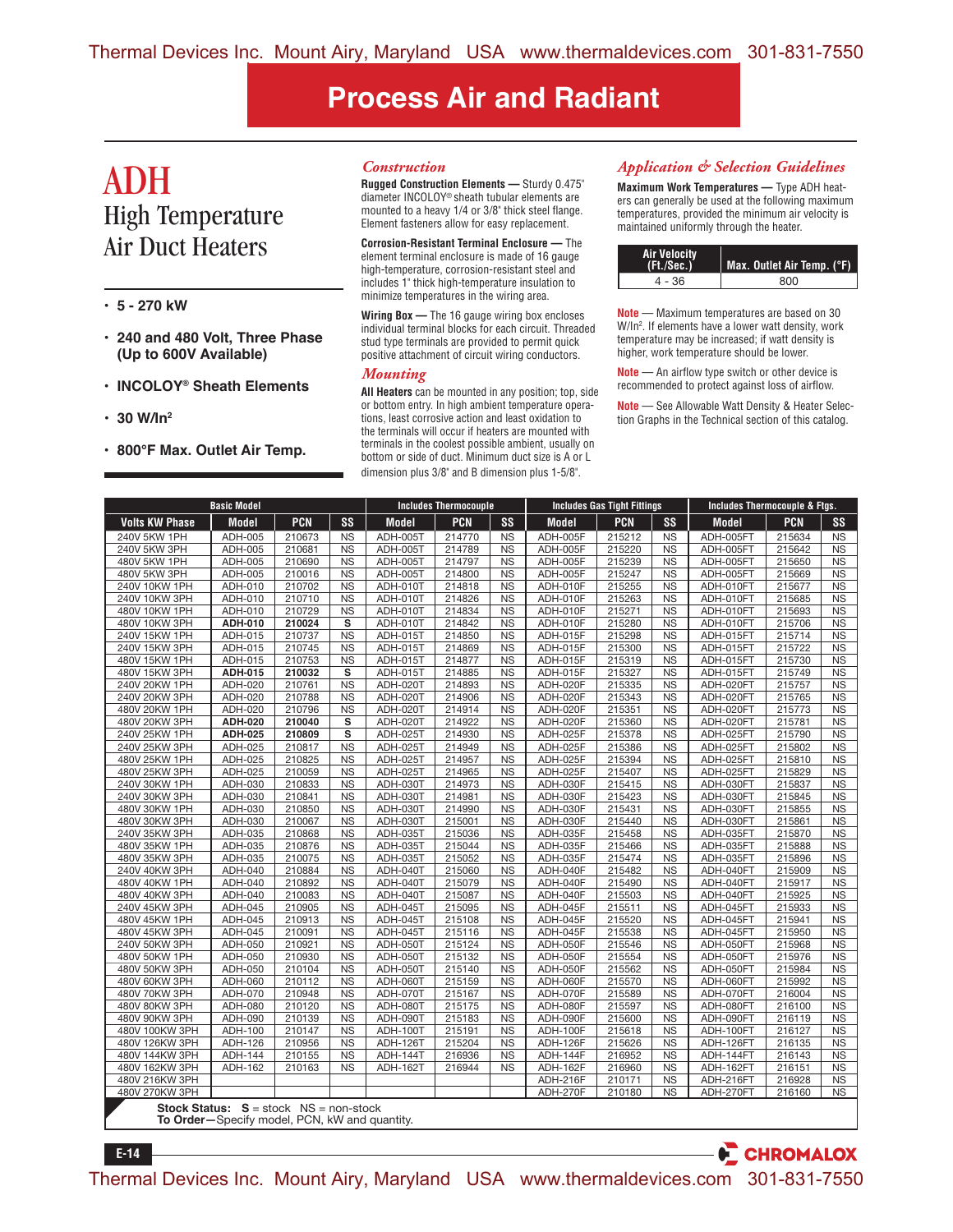### ADHT High Temperature Air Duct Heater

- **5 300 kW**
- **240 and 480 Volt, Three Phase (Up to 600V Available)**
- **INCOLOY® Sheath Elements**
- **20 W/In2**
- **1200°F Max. Outlet Air Temp.**
- **Insulated Standoff Collar**

### *Type ADHT*

#### *Construction*

**Rugged Construction Elements —** Sturdy 0.475" diameter INCOLOY® sheath tubular elements are mounted to a heavy 1/4 or 3/8" thick steel flange. Element fasteners to allow for easy replacement.

**Corrosion-Resistant Terminal Enclosure —** The element terminal enclosure is made of 16 gauge high-temperature, corrosion-resistant steel and includes 1" thick high-temperature insulation to minimize temperatures in the wiring area.

**Wiring Box —** The 16 gauge wiring box encloses individual terminal blocks for each circuit. Threaded stud type terminals are provided to permit quick positive attachment of circuit wiring conductors.

**Insulation Housing —** Includes 3" of high temperature thermal insulation to reduce duct heat conducted into terminal enclosure.

**Overtemperature Protection —** A type K thermocouple is welded to the element sheath surface to sense element temperature, and is wired to a terminal block located on the outer surface of the terminal housing.

#### *Mounting*

Generally mounted to a field fabricated stand off collar from the ductwork to position the heater such that the 3" insulation housing is in the same plane as the duct insulation.

**All Heaters** can be mounted in any position; top, side or bottom entry. In high ambient temperature operations, least corrosive action and least oxidation to the terminals will occur if heaters are mounted with terminals in the coolest possible ambient, usually on bottom or side of duct. Minimum duct size is A or L dimension plus 3/8" and B dimension plus 1-5/8", and 3" for insulation housing.

**CHROMALOX** 

### *Application & Selection Guidelines*

**Maximum Work Temperatures —** Type ADHT heaters can generally be used at the following maximum temperatures, provided the minimum air velocity is maintained uniformly through the heater. Maximum temperatures are based on 20 W/In2 .

| <b>Air Velocity</b><br>(Ft./Sec.) | Max. Outlet Air Temp. (°F) |
|-----------------------------------|----------------------------|
|                                   | 1050                       |
|                                   | 1100                       |
| 16                                | 1150                       |
| 25                                | 1200                       |
| 36                                | 1200                       |

**Note** — See Allowable Watt Density & Heater Selection Graphs in Technical section.

**Note** — An airflow type switch or other device is recommended to protect against loss of airflow.

|                                                                       | <b>Basic Model</b> |                  |           |           | <b>Includes Gas Tight Fittings</b> |           |  |
|-----------------------------------------------------------------------|--------------------|------------------|-----------|-----------|------------------------------------|-----------|--|
| <b>Volts KW Phase</b>                                                 | Model              | PCN              | SS        | Model     | PCN                                | SS        |  |
| 240V 5KW 1PH                                                          | ADHT-005           | 216178           | <b>NS</b> | ADHT-005F | 216450                             | <b>NS</b> |  |
| 240V 5KW 3PH                                                          | ADHT-005           | 216186           | <b>NS</b> | ADHT-005F | 216469                             | <b>NS</b> |  |
| 480V 5KW 1PH                                                          | ADHT-005           | 216194           | <b>NS</b> | ADHT-005F | 216477                             | <b>NS</b> |  |
| 480V 5KW 3PH                                                          | ADHT-005           | 210198           | <b>NS</b> | ADHT-005F | 216485                             | <b>NS</b> |  |
| 240V 10KW 1PH                                                         | ADHT-010           | 216215           | <b>NS</b> | ADHT-010F | 216493                             | <b>NS</b> |  |
| 240V 10KW 3PH                                                         | ADHT-010           | 216223           | <b>NS</b> | ADHT-010F | 216506                             | <b>NS</b> |  |
| 480V 10KW 1PH                                                         | ADHT-010           | 216231           | <b>NS</b> | ADHT-010F | 216549                             | <b>NS</b> |  |
| 480V 10KW 3PH                                                         | ADHT-010           | 210200           | ΝS        | ADHT-010F | 216557                             | <b>NS</b> |  |
| 240V 15KW 1PH                                                         | ADHT-015           | 216248           | <b>NS</b> | ADHT-015F | 216565                             | <b>NS</b> |  |
| 240V 15KW 3PH                                                         | ADHT-015           | 216258           | <b>NS</b> | ADHT-015F | 216573                             | <b>NS</b> |  |
| 480V 15KW 1PH                                                         | ADHT-015           | 216266           | <b>NS</b> | ADHT-015F | 216581                             | <b>NS</b> |  |
| 480V 15KW 3PH                                                         | ADHT-015           | 210219           | <b>NS</b> | ADHT-015F | 216590                             | <b>NS</b> |  |
| 240V 20KW 1PH                                                         | ADHT-020           | 216274           | ΝS        | ADHT-020F | 216602                             | <b>NS</b> |  |
| 240V 20KW 3PH                                                         | ADHT-020           | 216282           | <b>NS</b> | ADHT-020F | 216610                             | <b>NS</b> |  |
| 480V 20KW 1PH                                                         | ADHT-020           | 216290           | <b>NS</b> | ADHT-020F | 216629                             | <b>NS</b> |  |
| 480V 20KW 3PH                                                         | ADHT-020           | 210227           | <b>NS</b> | ADHT-020F | 216637                             | <b>NS</b> |  |
| 240V 25KW 1PH                                                         | ADHT-025           | 216303           | <b>NS</b> | ADHT-025F | 216645                             | <b>NS</b> |  |
| 240V 25KW 3PH                                                         | ADHT-025           | 216311           | <b>NS</b> | ADHT-025F | 216653                             | <b>NS</b> |  |
| 480V 25KW 1PH                                                         | ADHT-025           | 216320           | <b>NS</b> | ADHT-025F | 216661                             | <b>NS</b> |  |
| 480V 25KW 3PH                                                         | ADHT-025           | 210235           | <b>NS</b> | ADHT-025F | 216670                             | ST        |  |
| 240V 30KW 1PH                                                         | ADHT-030           | 216338           | <b>NS</b> | ADHT-030F | 216688                             | <b>NS</b> |  |
| 240V 30KW 3PH                                                         | ADHT-030           | 216346           | <b>NS</b> | ADHT-030F | 216696                             | <b>NS</b> |  |
| 480V 30KW 1PH                                                         | <b>ADHT-030</b>    | 216354           | <b>NS</b> | ADHT-030F | 216709                             | <b>NS</b> |  |
| 480V 30KW 3PH                                                         | ADHT-030           | 210243           | <b>NS</b> | ADHT-030F | 216717                             | <b>NS</b> |  |
| 240V 35KW 3PH                                                         | ADHT-035           | 216362           | <b>NS</b> | ADHT-035F | 216725                             | <b>NS</b> |  |
| 480V 35KW 1PH                                                         | ADHT-035           | 216370           | <b>NS</b> | ADHT-035F | 216733                             | <b>NS</b> |  |
| 480V 35KW 3PH                                                         | ADHT-035           | 210251           | <b>NS</b> | ADHT-035F | 216741                             | <b>NS</b> |  |
| 240V 40KW 3PH                                                         | ADHT-040           | 216389           | <b>NS</b> | ADHT-040F | 216750                             | <b>NS</b> |  |
| 480V 40KW 1PH                                                         | ADHT-040           | 216397           | <b>NS</b> | ADHT-040F | 216768                             | <b>NS</b> |  |
| 480V 40KW 3PH                                                         | ADHT-040           | 210260           | <b>NS</b> | ADHT-040F | 216776                             | <b>NS</b> |  |
| 240V 45KW 3PH                                                         | ADHT-045           | 216408           | <b>NS</b> | ADHT-045F | 216784                             | <b>NS</b> |  |
| 480V 45KW 1PH                                                         | ADHT-045           | 216418           | <b>NS</b> | ADHT-045F | 216792                             | <b>NS</b> |  |
| 480V 45KW 3PH                                                         | ADHT-045           | 210278           | <b>NS</b> | ADHT-045F | 216805                             | <b>NS</b> |  |
| 240V 50KW 3PH                                                         | ADHT-050           | 216426           | <b>NS</b> | ADHT-050F | 216813                             | <b>NS</b> |  |
| 480V 50KW 1PH                                                         | ADHT-050           | 216434           | <b>NS</b> | ADHT-050F | 216821                             | <b>NS</b> |  |
| 480V 50KW 3PH                                                         | ADHT-050           | 210286           | <b>NS</b> | ADHT-050F | 216830                             | <b>NS</b> |  |
| 480V 60KW 2-3PH                                                       | ADHT-060           | 210294           | <b>NS</b> | ADHT-060F | 216848                             | <b>NS</b> |  |
| 480V 70KW 3PH                                                         | ADHT-070           | 216442           | <b>NS</b> | ADHT-070F | 216856                             | <b>NS</b> |  |
| 480V 80KW 3PH                                                         | ADHT-080           | 210307           | <b>NS</b> | ADHT-080F | 216864                             | <b>NS</b> |  |
| 480V 90KW 3PH                                                         | ADHT-090           | 210315           | <b>NS</b> | ADHT-090F | 216872                             | <b>NS</b> |  |
| 480V 100KW 3PH                                                        | <b>ADHT-100</b>    | 210323           | <b>NS</b> | ADHT-100F | 216880                             | <b>NS</b> |  |
| 480V 120KW 3PH                                                        | ADHT-120           | 210331           | <b>NS</b> | ADHT-120F | 216899                             | <b>NS</b> |  |
| 480V 160KW 3PH                                                        | ADHT-160           | 210340           | <b>NS</b> | ADHT-160F | 216901                             | <b>NS</b> |  |
| 480V 180KW 3PH                                                        | ADHT-180           | 210358           | <b>NS</b> | ADHT-180F | 216910                             | AS        |  |
| 480V 240KW 3PH                                                        |                    |                  |           | ADHT-240F | 210366                             | <b>NS</b> |  |
| 480V 300KW 3PH                                                        |                    |                  |           | ADHT-300F | 210374                             | <b>NS</b> |  |
|                                                                       |                    |                  |           |           |                                    |           |  |
| <b>Stock Status:</b><br>To Order-Specify model, PCN, kW and quantity. | $S = stock$        | $NS = non-stock$ |           |           |                                    |           |  |

**E-15**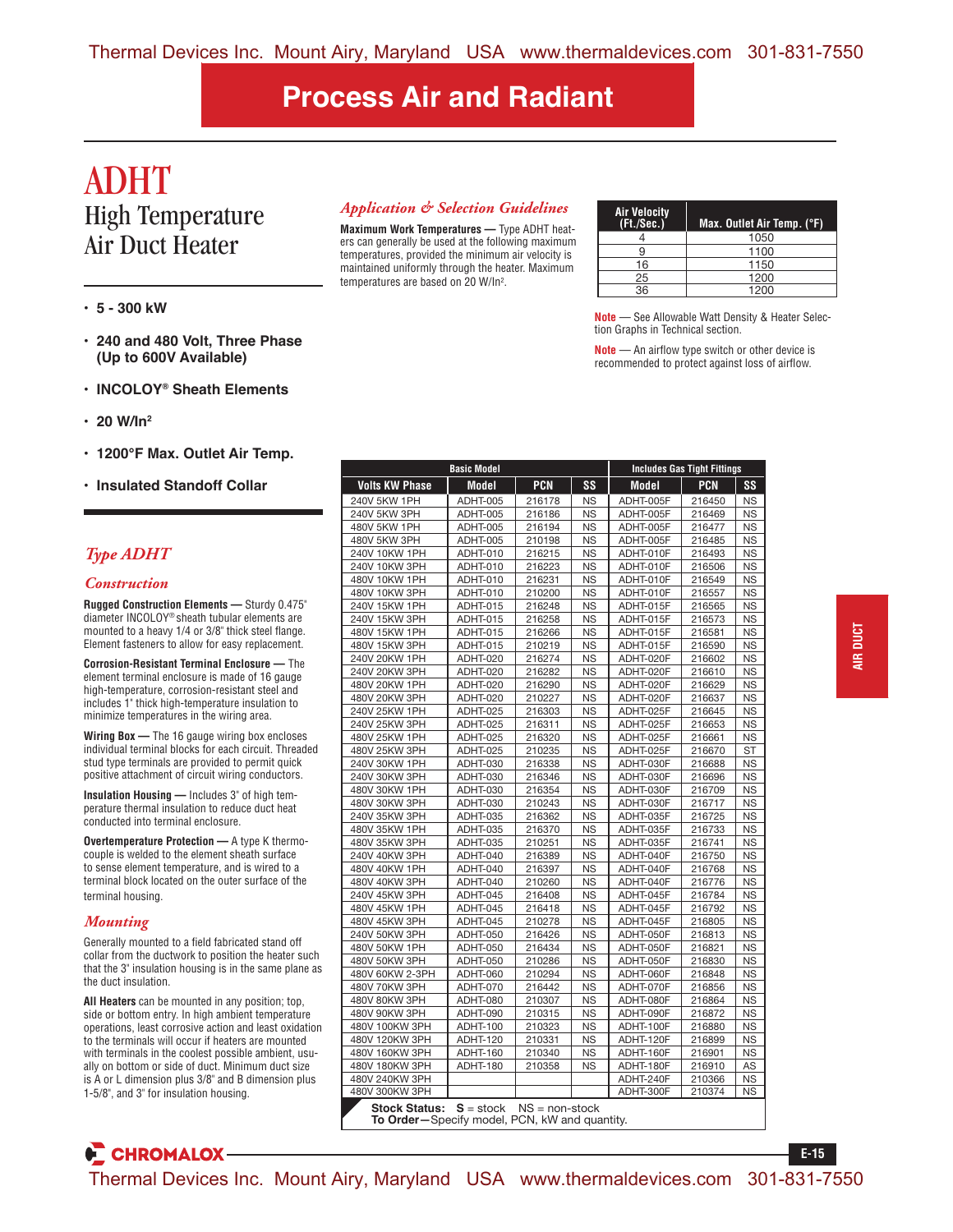### CAB & CABB Low Temperature

# Air Duct Heaters

- **Side Terminals (type CAB)**
- **Bottom Terminals (type CABB)**
- **6 100 kW**
- **120, 208, 240 and 480 Volt**
- **1 or 3 Phase**
- **Rust-Resisting Iron or Chrome Steel Sheath Elements**
- **440°F Max. Outlet Air Temp.**

### *Applications*

- Sole Heat Source
- Booster Heater in Process and Comfort Heating Ducts
- Convert existing Forced Air Dryers and Ovens
- With Blower and Duct, can be used to Fabricate simple Forced Air Drying Unit

### *Features*

**Simple Duct Transition Sections** may be used to adapt standard heater sizes to various duct sizes to increase air velocities for better heat transfer, lower sheath temperature and longer element life.

**Field Wiring Terminals —** Heavy duty 3/8" diameter bolts of either brass (iron sheath units) or Stainless Steel (chrome steel sheath units) with necessary hardware are provided for field wiring connections. Terminals are located on the side for CAB units and on the bottom for CABB units, and should be on the outside of ducting.

**Fins** of aluminized steel are provided to improve heat transfer to the air.

**Elements** are individually replaceable.

**CHROMALOX-**

**Terminal Cover Option** is available to prevent accidental contact with live electrical terminals (PCN 269720), one (1) required per circuit.

**MONEL® Sheath and MONEL® Fins** are available for humid conditions. Model TDH heaters, using Fintube® elements are also available. Contact your Local Chromalox Sales office.







### **4-3/16 10 4-1/8 Terminal Cover 3/4, 1, 1-1/4, 1-1/2, 2, 2-1/2 Combination K.O. (each end)**

*Dimensions (Inches) Overtemperature Protection*



### *Construction*

**Rugged Finstrip® Elements** are mounted in a sturdy steel frame with narrow side of elements and fins facing the air flow.

#### **Finstrip® Elements, Exclusive Construc-**

**tion —** High-quality, coiled resistor wire is uniformly spaced over the width and length of the Finstrip® element, then embedded in high-grade refractory material which insulates the wire and transfers heat rapidly. Refractory is then compressed to rock hardness and maximum density under tremendous hydraulic pressure to improve heat transfer from coil to sheath. Elements are oven baked at high temperatures to semi-vitrify and mature the refractory. Sheath material is either rustresisting iron or chrome steel.

**Sturdy Steel Frame —** 14 gauge cold rolled steel painted with high heat resisting black enamel paint.

**Internal Electrical Connections** are made using a combination of buss bars and jumper straps consisting of either Manganese-Nickel or MONEL®.

### *Mounting*

Always install heaters in duct work with terminal box on bottom of heater. Type CAB units should have field wiring terminals facing upstream to provide maximum cooling affect. Secure to duct work using mounting holes on both vertical sides of heater.

**Selection Heater Size —** Refer to Technical section for examples on determining kW requirements. For quick estimating purposes, the following formula may be used for air at standard conditions:

*Application & Selection Guidelines*

$$
kW = \frac{SCFM \times Temp. \text{ Rise } (°F)}{3000}
$$

**Maximum Work Temperatures —** Type CAB and CABB heaters can generally be used at the following maximum temperatures, provided the minimum air velocity is maintained uniformly through the heater.

| Air                           | Max. Outlet Air Temp. (°F)   |                                      |  |  |  |  |  |
|-------------------------------|------------------------------|--------------------------------------|--|--|--|--|--|
| <b>Velocity</b><br>(Ft./Sec.) | <b>Iron</b><br><b>Sheath</b> | <b>Chrome Steel</b><br><b>Sheath</b> |  |  |  |  |  |
|                               |                              | 200                                  |  |  |  |  |  |
| 9                             | 90                           | 330                                  |  |  |  |  |  |
| 16                            | 220                          | 440                                  |  |  |  |  |  |

**Note** — Maximum temperatures are based on 26 W/In<sup>2</sup>. If elements have a lower watt density, work temperatures may be increased; if watt density is higher, work temperatures should be lower.

**Note** — See Allowable Watt Density & Heater Selection Graphs and Pressure Drop Curve G-112S1 under Air & Gas Heating Data in the Technical section of this catalog.

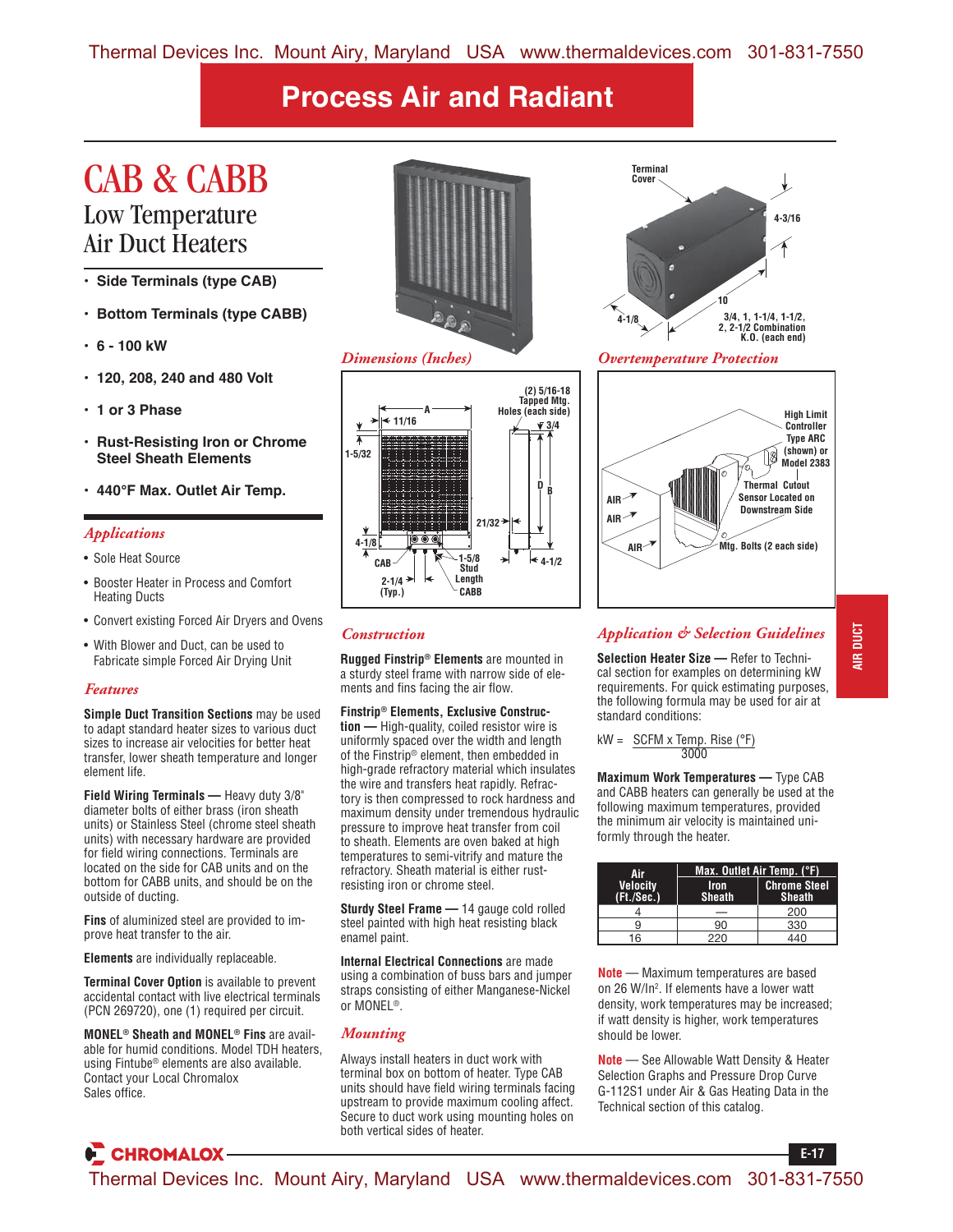## CAB & CABB Low Temperature Air Duct Heaters *(cont'd.)*

#### *Specifications and Ordering Information*

|             |            |               |                                            |                                  |                    |                                                                                                           | Dimensions (In.)         |                          | <b>Rust-Resisting Iron Sheath</b><br>Temperatures to 750°F |                        |                          | <b>Chrome Steel Sheath</b><br>Temperatures to 950°F |                         |                  |               |
|-------------|------------|---------------|--------------------------------------------|----------------------------------|--------------------|-----------------------------------------------------------------------------------------------------------|--------------------------|--------------------------|------------------------------------------------------------|------------------------|--------------------------|-----------------------------------------------------|-------------------------|------------------|---------------|
| kW          |            | Volts   Phase | Amps/<br>Circ.                             | No.<br>Circ.                     | No.<br><b>Elem</b> | A                                                                                                         | B                        | D                        | <b>Model</b>                                               | <b>Stock</b>           | <b>PCN</b>               | <b>Model</b>                                        | <b>Stock</b>            | <b>PCN</b>       | Wt.<br>(Lbs.) |
| <b>CAB</b>  |            |               | Side Terminals (26 W/In <sup>2</sup> )     |                                  |                    |                                                                                                           |                          |                          |                                                            |                        |                          |                                                     |                         |                  |               |
| 6           | 120        | 1             | 50                                         | 1                                | 6                  | $10 - 3/4$                                                                                                | $15 - 7/8$               | $11 - 1/2$               | CAB-62                                                     | <b>NS</b>              | 260013                   | CAB-611                                             | <b>NS</b>               | 260398           | 25            |
| 6           | 208        | 1             | 28.9                                       | 1                                | 6                  | $10 - 3/4$                                                                                                | $15 - 7/8$               | $11 - 1/2$               | CAB-62                                                     | <b>NS</b>              | 260021                   | CAB-611                                             | <b>NS</b>               | 260400           | 25            |
| 6           | 240        | 1             | 25                                         | $\mathbf{1}$                     | 6                  | $10 - 3/4$                                                                                                | $15 - 7/8$               | $11 - 1/2$               | CAB-62                                                     | <b>NS</b>              | 260030                   | CAB-611                                             | <b>NS</b>               | 260419           | 25            |
| 6           | 480        | 1             | 12.5                                       | $\mathbf{1}$                     | 6                  | $10 - 3/4$                                                                                                | $15 - 7/8$               | $11 - 1/2$               | CAB-62                                                     | <b>NS</b>              | 260048                   | CAB-611                                             | <b>NS</b>               | 260427           | 25            |
| 6           | 208        | 3             | 16.7                                       | 1                                | 6                  | $10 - 3/4$                                                                                                | $15 - 7/8$               | $11 - 1/2$               | CAB-62                                                     | <b>NS</b>              | 260064                   | CAB-611                                             | <b>NS</b>               | 260443           | 25            |
| 6<br>6      | 240<br>480 | 3<br>3        | 14.5                                       | 1<br>$\mathbf{1}$                | 6<br>6             | $10 - 3/4$<br>$10 - 3/4$                                                                                  | $15 - 7/8$               | $11 - 1/2$<br>$11 - 1/2$ | CAB-62                                                     | <b>NS</b><br>s         | 260072                   | CAB-611                                             | <b>NS</b><br>S          | 260451           | 25            |
| 12          | 208        | $\mathbf{1}$  | 7.2<br>57.7                                | $\mathbf{1}$                     | 9                  | $15 - 3/8$                                                                                                | $15 - 7/8$<br>$18 - 1/2$ | $14 - 1/8$               | <b>CAB-62</b><br>CAB-122                                   | <b>NS</b>              | 260080<br>260099         | <b>CAB-611</b><br>CAB-1211                          | <b>NS</b>               | 260460<br>260478 | 25<br>35      |
| 12          | 240        | 1             | 50                                         | $\mathbf{1}$                     | 9                  | $15 - 3/8$                                                                                                | $18 - 1/2$               | $14 - 1/8$               | CAB-122                                                    | <b>NS</b>              | 260101                   | CAB-1211                                            | <b>NS</b>               | 260486           | 35            |
| 12          | 480        | 1             | 25                                         | $\mathbf{1}$                     | 9                  | $15 - 3/8$                                                                                                | $18 - 1/2$               | $14 - 1/8$               | <b>CAB-122</b>                                             | <b>NS</b>              | 260110                   | CAB-1211                                            | <b>NS</b>               | 260494           | 35            |
| 12          | 208        | 3             | 33.4                                       | $\mathbf{1}$                     | 9                  | $15 - 3/8$                                                                                                | $18 - 1/2$               | $14 - 1/8$               | CAB-122                                                    | ΝS                     | 260128                   | CAB-1211                                            | <b>NS</b>               | 260507           | 35            |
| 12          | 240        | 3             | 28.9                                       | 1                                | 9                  | $15 - 3/8$                                                                                                | $18 - 1/2$               | $14 - 1/8$               | CAB-122                                                    | <b>NS</b>              | 260136                   | CAB-1211                                            | <b>NS</b>               | 260515           | 35            |
| 12          | 480        | 3             | 14.5                                       | $\mathbf{1}$                     | 9                  | $15 - 3/8$                                                                                                | $18 - 1/2$               | $14 - 1/8$               | <b>CAB-122</b>                                             | s                      | 260144                   | CAB-1211                                            | <b>NS</b>               | 260523           | 35            |
| 15          | 208        | 1             | 72.1                                       | $\mathbf{1}$                     | 9                  | $15 - 3/8$                                                                                                | $21 - 5/8$               | $17 - 1/4$               | CAB-152                                                    | <b>NS</b>              | 260152                   | CAB-1511                                            | <b>NS</b>               | 260531           | 40            |
| 15          | 240        | 1             | 62.5                                       | 1                                | 9                  | $15 - 3/8$                                                                                                | $21 - 5/8$               | $17 - 1/4$               | <b>CAB-152</b>                                             | <b>NS</b>              | 260160                   | CAB-1511                                            | <b>NS</b>               | 260540           | 40            |
| 15          | 480        | 1             | 31.3                                       | 1                                | 9                  | $15 - 3/8$                                                                                                | $21 - 5/8$               | $17 - 1/4$               | CAB-152                                                    | <b>NS</b>              | 260179                   | CAB-1511                                            | <b>NS</b>               | 260558           | 40            |
| 15          | 208        | 3             | 41.7                                       | $\mathbf{1}$                     | 9                  | $15 - 3/8$                                                                                                | $21 - 5/8$               | $17 - 1/4$               | <b>CAB-152</b>                                             | <b>NS</b>              | 260187                   | CAB-1511                                            | <b>NS</b>               | 260566           | 40            |
| 15          | 240        | 3             | 36.1                                       | 1                                | 9                  | $15 - 3/8$                                                                                                | $21 - 5/8$               | $17 - 1/4$               | CAB-152                                                    | <b>NS</b>              | 260195                   | CAB-1511                                            | <b>NS</b>               | 260574           | 40            |
| 15          | 480        | 3             | 18.1                                       | 1                                | 9                  | $15 - 3/8$                                                                                                | $21 - 5/8$               | $17 - 1/4$               | <b>CAB-152</b>                                             | S                      | 260208                   | <b>CAB-1511</b>                                     | S                       | 260582           | 40            |
| 20          | 208        | 3             | 55.6                                       | 1                                | $\overline{12}$    | $20 - 1/8$                                                                                                | $21 - 5/8$               | $17 - 1/4$               | <b>CAB-202</b>                                             | <b>NS</b>              | 260216                   | CAB-2011                                            | <b>NS</b>               | 260590           | 55            |
| 20          | 240        | 3             | 48.2                                       | 1                                | 12                 | $20 - 1/8$                                                                                                | $21 - 5/8$               | $17 - 1/4$               | <b>CAB-202</b>                                             | <b>NS</b>              | 260224                   | CAB-2011                                            | <b>NS</b>               | 260603           | 55            |
| 20          | 480        | 3             | 24.1                                       | 1                                | 12                 | $20 - 1/8$                                                                                                | $21 - 5/8$               | $17 - 1/4$               | <b>CAB-202</b>                                             | <b>NS</b>              | 260232                   | CAB-2011                                            | <b>NS</b>               | 260611           | 55            |
| 25          | 208        | 3             | 69.5                                       | $\mathbf{1}$                     | 12                 | $20 - 1/8$                                                                                                | $26 - 1/8$               | $21 - 3/4$               | CAB-252                                                    | <b>NS</b>              | 260240                   | CAB-2511                                            | <b>NS</b>               | 260620           | 65            |
| 25          | 240        | 3             | 60.2                                       | $\mathbf{1}$                     | 12                 | $20 - 1/8$                                                                                                | $26 - 1/8$               | $21 - 3/4$               | CAB-252                                                    | <b>NS</b>              | 260259                   | CAB-2511                                            | <b>NS</b>               | 260638           | 65            |
| 25          | 480        | 3             | 30.1                                       | 1                                | 12                 | $20 - 1/8$                                                                                                | $26 - 1/8$               | $21 - 3/4$               | CAB-252                                                    | <b>NS</b>              | 260267                   | CAB-2511                                            | <b>NS</b>               | 260646           | 65            |
| 30          | 480        | 3             | 18.1                                       | $\overline{2}$                   | $\overline{18}$    | $29 - 1/2$                                                                                                | $21 - 5/8$               | $17 - 1/4$               |                                                            |                        |                          | <b>CAB-3011</b>                                     | $\overline{\mathsf{s}}$ | 279160           | 75            |
| 40          | 208        | 3             | 55.6                                       | $\overline{2}$                   | 18                 | $29 - 1/2$                                                                                                | $27 - 3/8$               | 23                       | CAB-402                                                    | <b>NS</b>              | 260275                   | CAB-4011                                            | <b>NS</b>               | 260654           | 90            |
| 40          | 240        | 3             | 48.2                                       | $\overline{2}$                   | 18                 | $29 - 1/2$                                                                                                | $27 - 3/8$               | 23                       | <b>CAB-402</b>                                             | <b>NS</b>              | 260283                   | CAB-4011                                            | <b>NS</b>               | 260660           | 90            |
| 40          | 480        | 3             | 24.1                                       | $\overline{c}$                   | 18                 | $29 - 1/2$                                                                                                | $27 - 3/8$               | 23                       | CAB-402                                                    | <b>NS</b>              | 260291                   | <b>CAB-4011</b>                                     | S                       | 260670           | 90            |
| 50          | 208        | 3             | 69.5<br>60.2                               | $\overline{2}$<br>$\overline{2}$ | 18<br>18           | $29 - 1/2$<br>$29 - 1/2$                                                                                  | $33 - 1/8$               | $28 - 3/4$<br>$28 - 3/4$ | CAB-502                                                    | <b>NS</b>              | 260304                   | CAB-5011                                            | <b>NS</b>               | 260689           | 110           |
| 50          | 240<br>480 | 3<br>3        |                                            | $\overline{2}$                   | 18                 |                                                                                                           | $33 - 1/8$               |                          | CAB-502                                                    | <b>NS</b>              | 260312                   | CAB-5011                                            | <b>NS</b><br><b>NS</b>  | 260697           | 110           |
| 50          | 208        | 3             | 30.1<br>69.5                               | 3                                | 27                 | $29 - 1/2$<br>44-7/16                                                                                     | $33 - 1/8$<br>$42 - 1/8$ | $28 - 3/4$<br>$37 - 3/4$ | CAB-502                                                    | <b>NS</b><br><b>NS</b> | 260320                   | CAB-5011                                            | <b>NS</b>               | 260700           | 110<br>200    |
| 75<br>75    | 240        | 3             | 60.2                                       | 3                                | 27                 | 44-7/16                                                                                                   | $42 - 1/8$               | $37 - 3/4$               | <b>CAB-752</b><br><b>CAB-752</b>                           | <b>NS</b>              | 260339<br>260347         | CAB-7511<br>CAB-7511                                | <b>NS</b>               | 260718<br>260726 | 200           |
| 75          | 480        | 3             | 30.1                                       | 3                                | 27                 | 44-7/16                                                                                                   | $42 - 1/8$               | $37 - 3/4$               | <b>CAB-752</b>                                             | <b>NS</b>              | 260355                   | CAB-7511                                            | <b>NS</b>               | 260734           | 200           |
| 100         | 208        | 3             | 92.6                                       | 3                                | 27                 | 44-7/16                                                                                                   | $47 - 1/2$               | $43 - 1/8$               | CAB-1002                                                   | <b>NS</b>              | 260363                   | CAB-10021                                           | <b>NS</b>               | 260742           | 220           |
| 100         | 240        | 3             | 80.3                                       | 3                                | 27                 | 44-7/16                                                                                                   | $47 - 1/2$               | $43 - 1/8$               | CAB-1002                                                   | <b>NS</b>              | 260371                   | CAB-10021                                           | <b>NS</b>               | 260750           | 220           |
| 100         | 480        | 3             | 40.1                                       | 3                                | 27                 | 44-7/16                                                                                                   | $47 - 1/2$               | $43 - 1/8$               | CAB-1002                                                   | <b>NS</b>              | 260380                   | CAB-10021                                           | <b>NS</b>               | 260769           | 220           |
| <b>CABB</b> |            |               | - Bottom Terminals (26 W/In <sup>2</sup> ) |                                  |                    |                                                                                                           |                          |                          |                                                            |                        |                          |                                                     |                         |                  |               |
| 6           | 240        | 3             | 14.5                                       | 1                                | 6                  | $10 - 3/4$                                                                                                | $15 - 7/8$               | $11 - 1/2$               |                                                            |                        |                          | CABB-611                                            | <b>NS</b>               | 266546           | 25            |
| 6           | 480        | 3             | 7.2                                        | 1                                | 6                  | $10 - 3/4$                                                                                                | $15 - 7/8$               | $11 - 1/2$               |                                                            |                        |                          | <b>CABB-611</b>                                     | s                       | 266554           | 25            |
| 12          | 208        | 3             | 33.4                                       | $\overline{1}$                   | 9                  | $15 - 3/8$                                                                                                | $18 - 1/2$               | $14 - 1/8$               |                                                            |                        |                          | CABB-1211                                           | <b>NS</b>               | 203860           | 35            |
| 12          | 240        | 3             | 28.9                                       | 1                                | 9                  | $15 - 3/8$                                                                                                | $18 - 1/2$               | $14 - 1/8$               |                                                            | —                      | $\overline{\phantom{0}}$ | CABB-1211                                           | <b>NS</b>               | 203801           | 35            |
| 12          | 480        | 3             | 14.5                                       | 1                                | 9                  | $15 - 3/8$                                                                                                | $18 - 1/2$               | $14 - 1/8$               |                                                            |                        |                          | CABB-1211                                           | <b>NS</b>               | 266562           | 35            |
| 20          | 480        | 3             | 24.1                                       | $\mathbf{1}$                     | 12                 | $20 - 1/8$                                                                                                | $21 - 5/8$               | $17 - 1/4$               |                                                            |                        |                          | <b>CABB-2011</b>                                    | s                       | 266570           | 55            |
| 25          | 480        | 3             | 30.1                                       | 1                                | 12                 | $29 - 1/2$                                                                                                | $26 - 1/8$               | $21 - 3/4$               | CABB-252                                                   | <b>NS</b>              | 266626                   | <b>CABB-2511</b>                                    | s                       | 266634           | 65            |
| 40          | 480        | 3             | 24.1                                       | $\overline{2}$                   | 18                 | $29 - 1/2$                                                                                                | $27 - 3/8$               | 23                       | CABB-402                                                   | <b>NS</b>              | 266669                   | CABB-4011                                           | <b>NS</b>               | 266642           | 90            |
| 50          | 480        | 3             | 30.1                                       | $\overline{2}$                   | 18                 | $29 - 1/2$                                                                                                | $33 - 1/8$               | $28 - 3/4$               | <b>CABB-502</b>                                            | <b>NS</b>              | 266466                   | CABB-5011                                           | <b>NS</b>               | 266407           | 110           |
| 75          | 480        | 3             | 30.1                                       | 3                                | 27                 | 44-7/16                                                                                                   | $42 - 1/8$               | $37 - 3/4$               | <b>CABB-752</b>                                            | NS                     | 261120                   | CABB-7511                                           | <b>NS</b>               | 261147           | 200           |
| 100         | 480        | 3             | 40.1                                       | 3                                | $\overline{27}$    | 44-7/16                                                                                                   | $47 - 1/2$               | $43 - 1/8$               | CABB-1002                                                  | <b>NS</b>              | 261139                   | CABB-10021                                          | $\overline{\text{NS}}$  | 261166           | 220           |
|             |            |               |                                            |                                  |                    | <b>Stock Status:</b> $S = stock \tNS = non-stock$<br>To Order-Specify model, PCN, kW, volts and quantity. |                          |                          |                                                            |                        |                          |                                                     |                         |                  |               |

### *Free Area for Air Flow*

| <b>Model</b>   | <b>Square Feet</b> | Model            | <b>Square Feet</b> |                                    |
|----------------|--------------------|------------------|--------------------|------------------------------------|
| CAB-62 & 611   | 0.500              | CAB-402 & 4011   | 3.29               | $Note$ – The volume of air being   |
| CAB-122 & 1211 | 0.927              | CAB-502 & 5011   | 4.13               | circulated along with the free     |
| CAB-152 & 1511 | 1.19               | CAB-752 & 7511   | 8.25               | area for air flow (in table above) |
| CAB-202 & 2011 | 1.63               | CAB-1002 & 10021 | 9.38               | will enable you to calculate the   |
| CAB-252 & 2511 | 2.07               |                  |                    | air velocity over the heater.      |

**E-18**

CHROMALOX